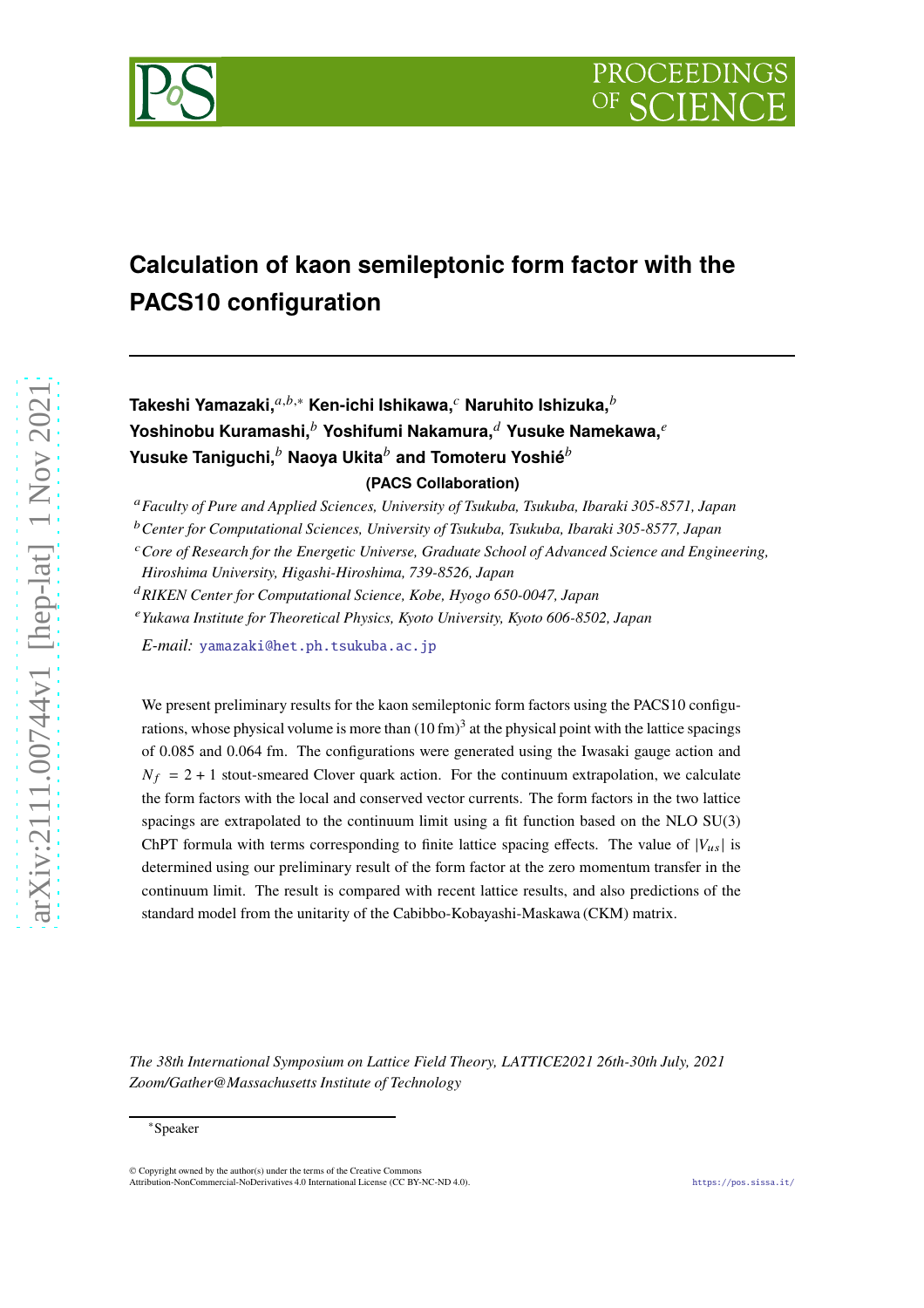# **1. Introduction**

One of urgent tasks for the particle physics is to search for signals of physics beyond the standard model.  $|V_{\mu s}|$ , which is one of the CKM matrix elements, is a candidate of the signal, because recently it was reported [\[1](#page-7-0)] that there is a deviation of  $|V_{us}|$  between the experimental values determined from the kaon decays, especially the semileptonic  $(K_{13})$  decay, and an estimation with the unitarity condition of the CKM matrix.

For a precise determination of  $|V_{us}|$  through the  $K_{l3}$  decay process, it is important to calculate the  $K_{l3}$  form factor at the zero momentum transfer squared,  $q^2 = 0$ , in lattice QCD calculation, because other quantities for  $|V_{us}|$  are already determined in the experiment accurately [\[2\]](#page-7-1). So far several lattice calculations for the  $K_{13}$  $K_{13}$  $K_{13}$  form factor [\[1,](#page-7-0) 3[–11](#page-8-0)] were carried out. In this work, for a precise measurement of the form factor and to confirm the deviation of  $|V_{us}|$ , we perform the calculation using the PACS10 configurations, whose spatial extent is more than 10 fm at the physical point. Using the configuration, finite volume effects are considered to be negligible, and the chiral extrapolation of the form factor is not necessary. Thus, the configuration is suitable for precise measurements of the physical quantities. The results with the PACS10 configuration at the lattice spacing  $a = 0.085$  fm were already reported in Ref. [\[12](#page-8-1)]. In this report we will show updated results with another PACS10 configuration of  $a = 0.064$  fm. All the results presented in this report are preliminary.

# **2. Simulation parameters**

For the generation of the PACS10 configurations, we employ the Iwasaki gauge action [\[13](#page-8-2)] and the six stout-smeared Clover quark action in the  $N_f = 2 + 1$  QCD. The masses for the light and strange quarks are tuned to be the physical ones. In addition to the ensemble at  $a = 0.085$  fm [\[14](#page-8-3)] used in our previous calculation [\[12](#page-8-1)], another ensemble at  $a = 0.064$  fm is used in this work. The parameters for both ensembles are tabulated in Table [1.](#page-2-0)

The calculation method of the  $K_{l3}$  form factors is basically the same in both the lattice spacings, where we evaluate the pion and kaon two-point functions and the  $K_{13}$  three-point function, and extract appropriate matrix elements for the form factors. Details of the method are explained in Ref. [\[14](#page-8-3)] for the  $a = 0.085$  fm case. At  $a = 0.064$  fm, we adopt the hopping parameters for the light and strange quarks,  $(\kappa_l, \kappa_s) = (0.125814, 0.124925)$ , and the improved Clover coefficient  $c_{SW} = 1.02$ , which is non-perturbatively determined. We calculate the correlation functions with the  $Z(2) \otimes Z(2)$  random source [\[15](#page-8-4)]. An exponential smeared source with the random source is also employed at  $a = 0.064$ fm to investigate the source dependence of the result. We calculate the three-point functions with several temporal source and sink separations from 3.1 to 4.1 fm for the random source, and from 2.3 to 3.5 fm for the exponential smeared source, respectively. In order to take the continuum limit, the point splitting conserved vector current is employed for the  $K_{13}$  three-point function as well as the local vector current in the two lattice spacings. The statistical error in the calculation is evaluated by the jackknife method.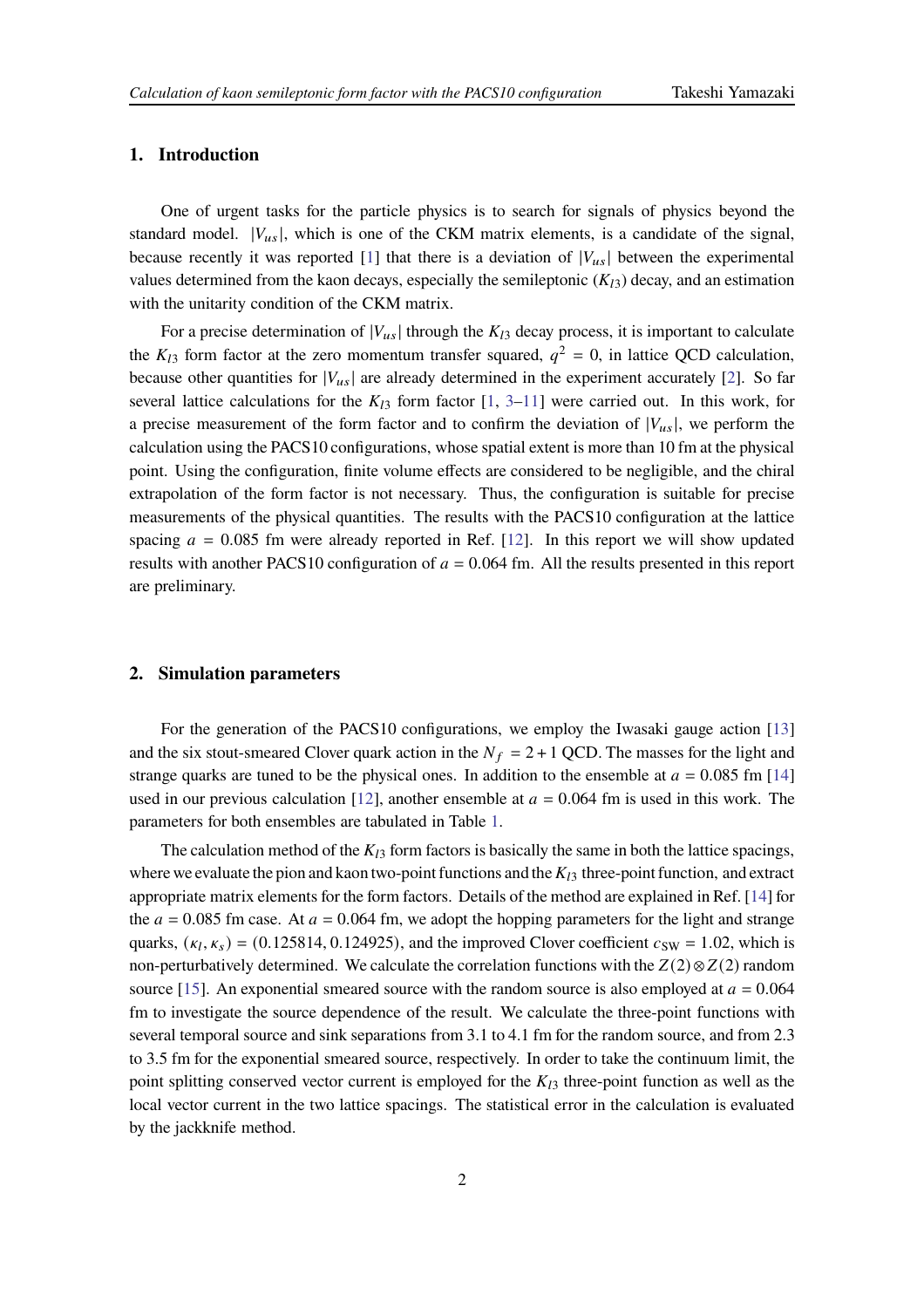<span id="page-2-0"></span>**Table 1:** Simulation parameters of the PACS10 configurations in the two lattice spacings. The bare coupling ( $\beta$ ), lattice size ( $L^3 \cdot T$ ), physical spatial extent ( $L[\text{fm}]$ ), pion and kaon masses ( $M_{\pi}$ ,  $M_K$ ) are tabulated.  $N_{\text{conf}}$  and  $N_{\text{meas}}$  represent the number of the configurations and the maximum number of the measurement, respectively.

|                                           |  |     | $L^3 \cdot T$ L[fm] a[fm] $M_\pi$ [MeV] $M_K$ [MeV] $N_{\text{conf}}$ $N_{\text{meas}}$ |     |      |
|-------------------------------------------|--|-----|-----------------------------------------------------------------------------------------|-----|------|
| $1.82 \quad 128^4 \quad 10.9 \quad 0.085$ |  | 135 | 497                                                                                     | 20. | 1280 |
| 2.00 $160^4$ 10.2 0.064                   |  | 137 | 501                                                                                     | 20. | 1280 |

# **3. Results**

# **3.1**  $K_{13}$  form factors at  $a = 0.064$  fm

In this subsection we present preliminary results of the  $K_{13}$  form factors at  $a = 0.064$  fm. The matrix element for the  $K_{13}$  form factors given by

<span id="page-2-1"></span>
$$
\langle \pi(p)|V_{\mu}|K(0)\rangle = (p_K + p_\pi)_{\mu}f_+(q^2) + (p_K - p_\pi)_{\mu}f_-(q^2),\tag{1}
$$

where  $q^2 = -(M_K - E_\pi)^2 + \vec{p}^2$ , is extracted from the three-point functions using a proper fit form including excited state effects for  $\pi$  and  $K$  as described in Ref. [\[12](#page-8-1)]. The temporal wrapping around effects for the mesons are suppressed by averaging the three-point functions with the periodic and anti-periodic boundary conditions in the temporal direction [\[12](#page-8-1)]. Since the results from the random and exponential smeared sources are in good agreement with each other, we carry out a combined fit analysis using both the data to extract the matrix elements.

Using the extracted matrix elements, the two form factors,  $f_+(q^2)$  and  $f_0(q^2)$ , are obtained by solving linear equations of Eq. [\(1\)](#page-2-1) at each  $q^2$ . The definition of  $f_0(q^2)$  is given by

$$
f_0(q^2) = f_+(q^2) - \frac{q^2}{M_K^2 - M_\pi^2} f_-(q^2). \tag{2}
$$

The two form factors coincide at  $q^2 = 0$ ,  $f_+(0) = f_0(0)$ , by the definition.

The preliminary results for  $f_+(q^2)$  and  $f_0(q^2)$  with the local and conserved currents are presented in Fig. [1](#page-3-0) as a function of  $q^2$ . Thanks to the large spatial extent in our calculation, we obtain the form factors in a tiny  $q^2$  region with the periodic boundary condition in the spatial directions. The value of  $f_+(0)$ , which is an essential quantity to determine  $|V_{us}|$ , is obtained by an interpolation of the form factors to  $q^2 = 0$ .

We perform the interpolation for each current data independently in Fig. [1.](#page-3-0) The dashed curves in the figure represent simultaneous fit results using the data for  $f_+(q^2)$  and  $f_0(q^2)$ . As in our previous work [\[12\]](#page-8-1), the NLO SU(3) ChPT formulas [\[16,](#page-8-5) [17\]](#page-8-6) are employed in each form factor given by

<span id="page-2-2"></span>
$$
f_{+}(q^{2}) = 1 - \frac{4}{F_{0}^{2}}L_{9}q^{2} + K_{+}(q^{2}) + c_{0} + c_{2}^{+}q^{4}, \qquad (3)
$$

$$
f_0(q^2) = 1 - \frac{8}{F_0^2} L_5 q^2 + K_0(q^2) + c_0 + c_2^0 q^4,
$$
 (4)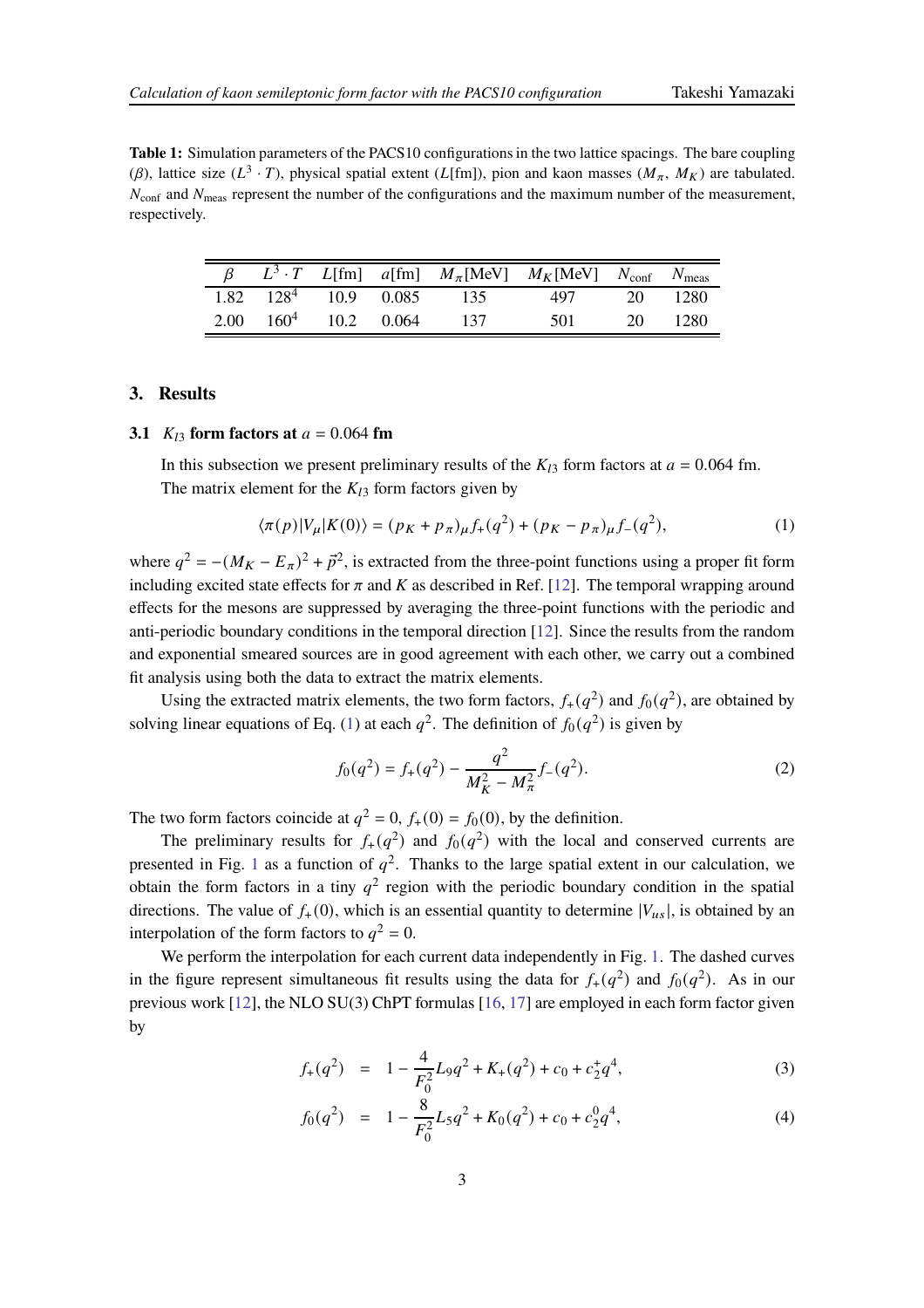<span id="page-3-0"></span>

**Figure 1:** The  $K_{13}$  form factors at  $a = 0.064$  fm with the local (left) and conserved (right) currents as a function of  $q^2$ . The circle and square symbols represent the data for  $f_+(q^2)$  and  $f_0(q^2)$ , respectively. The dashed curves express their interpolations to  $q^2 = 0$  using the fit functions based on the NLO SU(3) ChPT formulas in Eqs. [\(3\)](#page-2-2) and [\(4\)](#page-2-2). The fit result of  $f_{+}(0)$  is also plotted by the star symbol.

where  $L_9$ ,  $L_5$ ,  $c_0$ , and  $c_2^{+,0}$  $2<sup>+,0</sup>$  are free parameters. The last two terms in the equations correspond to a part of the NNLO analytic terms. A common  $c_0$  is adopted in the two fit forms to incorporate the constraint at  $q^2 = 0$ ,  $f_+(0) = f_0(0)$ . The pion decay constant in the chiral limit is fixed to  $F_0 = 0.11205$  GeV as in our previous calculation. The two functions  $K_+(q^2)$  and  $K_0(q^2)$  depend on  $M_{\pi}$  and  $M_K$ , whose explicit forms are shown in Ref. [\[12](#page-8-1)]. The simultaneous fits work well in both the current data. The result of  $f_{+}(0)$  is expressed by the star symbol in the figure. While it is hard to see in the figure, we observe a clear difference of the value of  $f_{+}(0)$  with the local and conserved currents. This difference stems from a finite lattice spacing effect, and can be used for the continuum extrapolation of  $f_{+}(0)$ .

#### <span id="page-3-1"></span>**3.2 Continuum extrapolation of form factors**



**Figure 2:** All the data for the  $K_{13}$  form factors,  $f_+(q^2)$  (left) and  $f_0(q^2)$  (right), in our calculation as a function of  $q^2$ . The circle and square denote the local current data at  $a = 0.085$  and 0.064 fm, respectively. The diamond and triangle express those for the conserved current data. The dashed curve, which is the fit results of the local current data at  $a = 0.064$  fm, is also plotted for comparison.

Figure [2](#page-3-1) presents all the data in our calculation for  $f_+(q^2)$  and  $f_0(q^2)$  in the two different lattice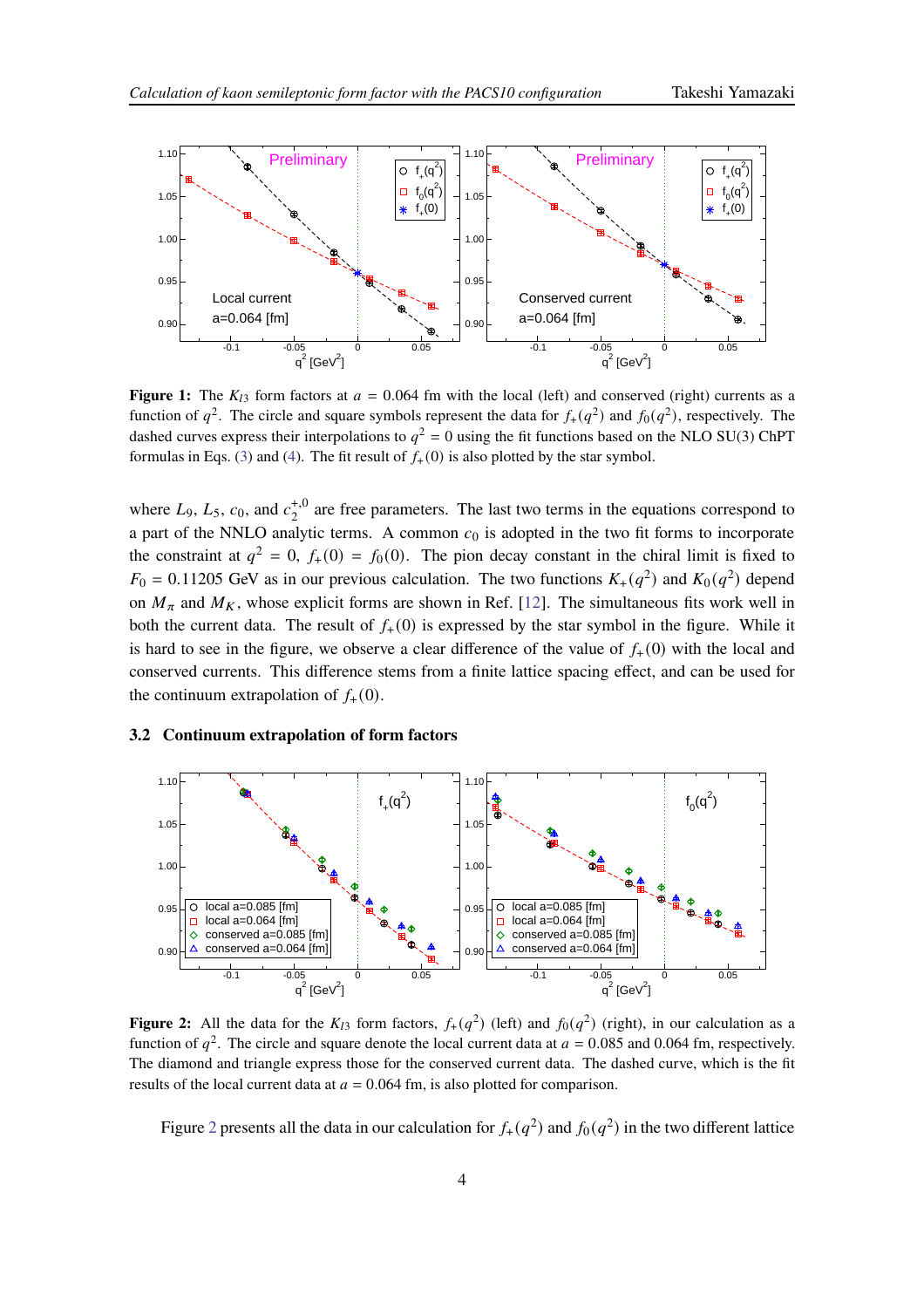spacings with the local and conserved currents. The dashed curve is the fit result at  $a = 0.064$  fm using the local current data explained in the last subsection.

The local current data of  $f_+(q^2)$  at  $a = 0.085$  fm is well consistent with the dashed curve in all the  $q^2$  region. It suggests that a finite lattice spacing effect is small in  $f_+(q^2)$  with the local current. While the difference between the local and conserved current data increases with  $q^2$  at each lattice spacing, the conserved current data approach to the dashed curve as the lattice spacing decreases.

The lattice spacing dependence of  $f_0(q^2)$  is more complicated than the one in  $f_+(q^2)$ . Nevertheless, the discrepancy between the local and conserved current data decreases with the lattice spacing in all the  $q^2$  region. In the large  $q^2$  region, all the data converge the dashed curve obtained from the local current data. In contrast to the large  $q^2$ , the data in the small  $q^2$  region seem to approach the conserved current data as the lattice spacing decreases.

<span id="page-4-1"></span>

**Figure 3:** Left: The lattice spacing dependence of  $f_{+}(0)$  with the local (circle) and conserved (square) current data. The continuum extrapolations and the results in the continuum limit with the fit A and B in Eqs. [\(5\)](#page-4-0)–[\(8\)](#page-5-0) are also plotted. Right: The continuum results of the fit A for  $f_+(q^2)$  and  $f_0(q^2)$  are represented by the dashed and dot-dashed curves, respectively, as a function of  $q^2$ . The local current data at  $a = 0.064$ fm are also plotted for comparison.

The left panel of Fig. [3](#page-4-1) shows the results of  $f_{+}(0)$  obtained from the fits based on the NLO SU(3) ChPT formulas in Eqs. [\(3\)](#page-2-2) and [\(4\)](#page-2-2) in each lattice spacing with the local and conserved currents as a function of the lattice spacing. While the local current results are reasonably flat against the lattice spacing, the conserved ones show a clear dependence on the lattice spacing.

We carry out simultaneous continuum extrapolations with all the data we obtained. The fitting forms are based on the NLO SU(3) ChPT formulas in Eqs. [\(3\)](#page-2-2) and [\(4\)](#page-2-2), and we add terms corresponding to finite lattice spacing effects, which depend on the local and conserved currents as given by

<span id="page-4-0"></span>
$$
f_{+}^{\text{cur}}(q^2) = 1 - \frac{4}{F_0^2} L_9 q^2 + K_+(q^2) + c_0 + c_2^+ q^4 + g_{+}^{\text{cur}}(q^2, a), \tag{5}
$$

$$
f_0^{\text{cur}}(q^2) = 1 - \frac{8}{F_0^2} L_5 q^2 + K_0(q^2) + c_0 + c_2^0 q^4 + g_0^{\text{cur}}(q^2, a), \tag{6}
$$

where  $cur = loc$ , con correspond to the local and conserved currents, respectively.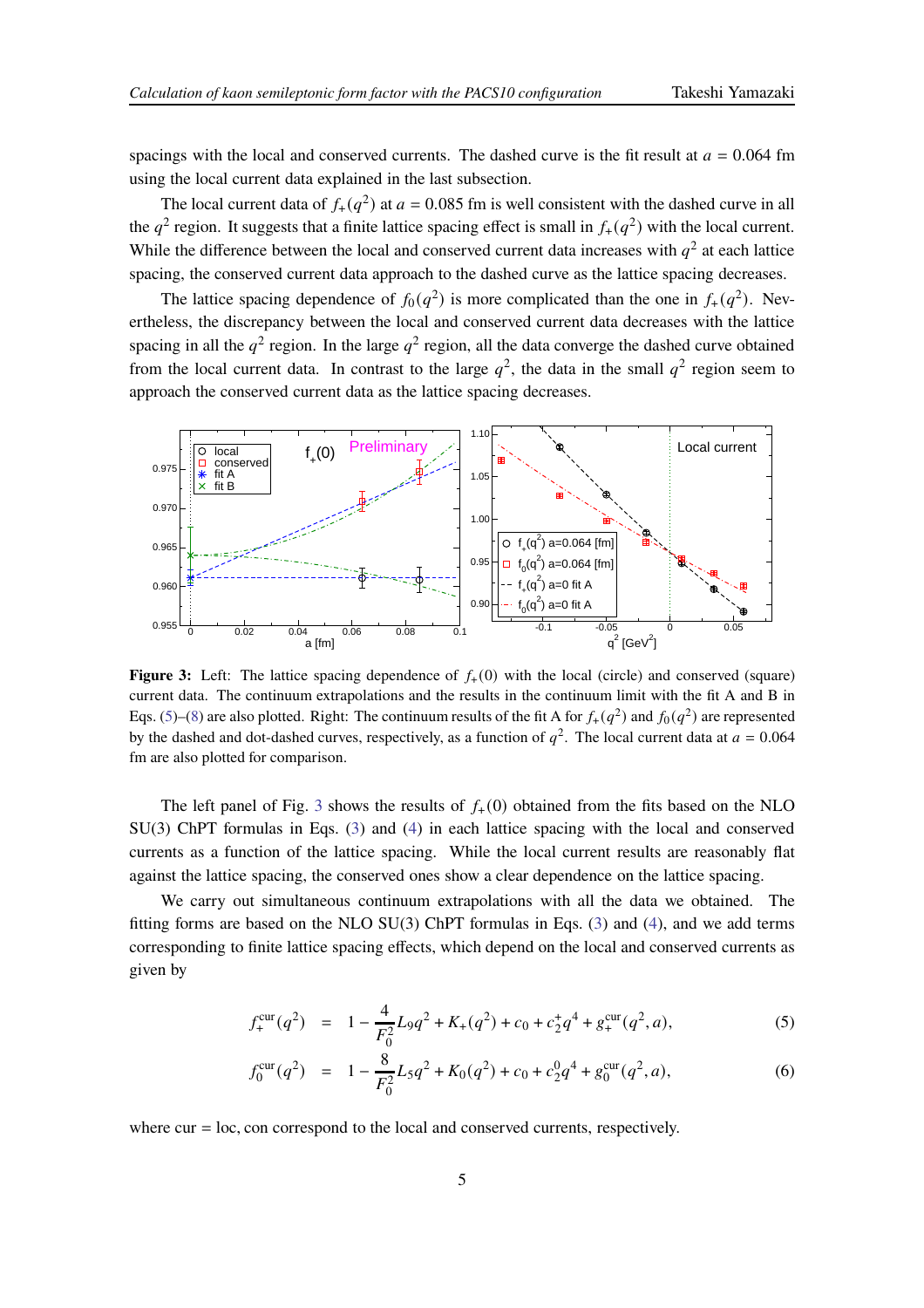From the above observations of the lattice spacing dependence for the form factors, we empirically choose the functions  $g_{+,0}^{\text{cur}}(q^2, a)$  given as

<span id="page-5-0"></span>
$$
g_{+}^{\text{loc}}(q^2) = 0, \ \ g_0^{\text{loc}}(q^2) = d_1^0 a^2 q^2,\tag{7}
$$

$$
g_{+}^{\text{con}}(q^2) = e_0 a + e_1^{\dagger} a q^2, \ \ g_0^{\text{con}}(q^2) = e_0 a + e_1^0 a q^2,\tag{8}
$$

where  $d_1^0$ ,  $e_0$ ,  $e_1^{+,0}$  $1<sup>1,0</sup>$  are free parameters. We shall call this fit as "fit A" in the following. In this choice, we assume that the conserved current data have  $O(a)$  errors, which is expected from the lattice spacing dependence of  $f_{+}(0)$  shown in the left panel of Fig. [3.](#page-4-1) From the fit we obtain the result of  $f_{+}(0)$  denoted by the star symbol in the panel, whose fit lines are expressed by the dashed lines. The fit results for the form factors in the continuum limit as a function of  $q^2$  are plotted in the right panel in the figure together with the local current data at  $a = 0.064$  fm for comparison. As discussed in Fig. [2,](#page-3-1) the fit result of  $f_0(q^2)$  is slightly different from the data at  $a = 0.064$  fm. In the continuum limit results, we use the experimental values for  $M_{\pi}$  and  $M_K$  instead of their measured values.

In order to estimate systematic error coming from a choice of the fitting form of the continuum extrapolation, we carry out another fit, where we choose the functions  $g_{+,0}^{\text{cur}}(q^2, a)$  as

$$
g_{+}^{\text{loc}}(q^2) = d_0 a^2, \ \ g_0^{\text{loc}}(q^2) = d_0 a^2 + d_1^0 a^2 q^2,\tag{9}
$$

$$
g_{+}^{\text{con}}(q^{2}) = e_{0}a^{2} + e_{1}^{+}a^{2}q^{2}, \ \ g_{0}^{\text{con}}(q^{2}) = e_{0}a^{2} + e_{1}^{0}a^{2}q^{2}, \tag{10}
$$

with free parameters,  $d_0$ ,  $d_1^0$ ,  $e_0$ , and  $e_1^{+,0}$  $1<sup>+,0</sup>$ . This choice is called as "fit B". The reason of this choice is that our improved coefficient  $c_{SW}$  is non-perturbatively determined, so that it is simply considered that finite lattice spacing effects start from  $O(a^2)$ . The fit result of  $f_+(0)$  is drawn by the dot-dashed curves in the left panel of Fig. [3.](#page-4-1) This fit result in the continuum limit denoted by the cross symbol agrees with the one from the fit A, albeit it has larger error.

#### **3.3 Result in the continuum limit**

The result of  $f_{+}(0)$  in the continuum limit is plotted in the left panel of Fig. [4.](#page-6-0) Its central value and the statistical error are determined from the fit A. The systematic error is estimated from the difference of the results for the fit A and B. The preliminary result in this calculation is consistent with that in our previous calculation [\[12](#page-8-1)], which is obtained from only the local current data at  $a = 0.085$  fm plotted by the open circle in the figure. In this calculation the statistical and systematic errors are improved compared with the previous ones. Our result is roughly consistent with other lattice results in  $N_f = 2$  and 2+1 QCD [\[3](#page-7-2)[–7,](#page-7-3) [9](#page-8-7), [11](#page-8-0)], while it is slightly smaller than those in  $N_f = 2 + 1 + 1$  QCD [\[1](#page-7-0), [8,](#page-7-4) [10](#page-8-8)]. At present the reasons are not clear, and we would need detail investigations for the difference in future.

Using the experimental value  $|V_{us}| f_+(0) = 0.21654(41)$  [\[2](#page-7-1)], we determine the value of  $|V_{us}|$ with our preliminary result, which is plotted in the right panel of Fig. [4.](#page-6-0) The total error contains the statistical and systematic errors in our calculation and also the error from the experiment. For comparison, results from other groups are also plotted in the figure. Our result agrees with the value of  $|V_{us}|$  determined from the kaon leptonic  $(K_{l2})$  decay process through  $|V_{us}|/|V_{ud}| \times F_K/F_{\pi} =$ 0.27599(38) [\[18](#page-8-9)] using the value of  $F_K/F_\pi$  in PDG18 [\[18\]](#page-8-9). We also observe a consistency of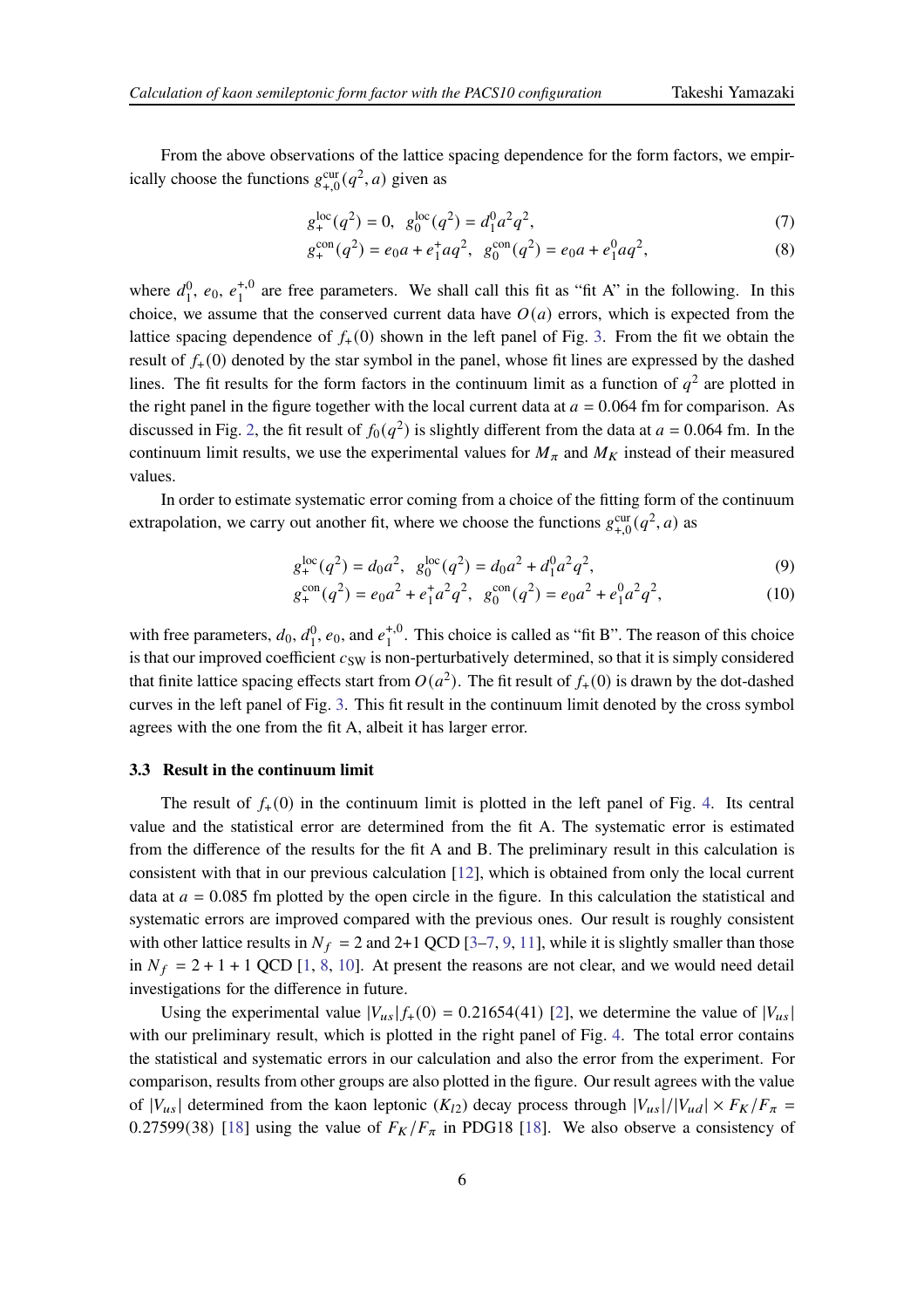<span id="page-6-0"></span>

**Figure 4:** Left: Our preliminary result of  $f_{+}(0)$  in the continuum limit is plotted by the closed circle, together with the result in our previous calculation  $[12]$  and those obtained by other groups  $[1, 3-11]$  $[1, 3-11]$  $[1, 3-11]$ . The closed and open symbols denote results in the continuum limit and at one lattice spacing, respectively. The inner and outer errors express the statistical and total errors. The total error is evaluated by adding the statistical and systematic errors in quadrature. Right: Result of  $|V_{us}|$ . The symbols are the same in the left panel except for the values from the  $K_{12}$  decay process. Those are determined with  $F_K/F_{\pi}$  in PDG18 [\[18\]](#page-8-9) (star) and from the PACS10 configuration at  $a = 0.085$  fm [\[19](#page-8-10)]. The gray and light blue bands express the values estimated through the unitarity condition of the CKM matrix using the traditional value of  $|V_{ud}|$  [\[18](#page-8-9), [20](#page-8-11)] and the updated one [\[21](#page-8-12)], respectively. The inner and outer errors express the lattice and total errors. The total error is evaluated by adding the lattice and experimental errors in quadrature.

our result with the one using the result of  $F_K/F_\pi$  calculated with the PACS10 configuration at  $a = 0.085$  fm [\[19\]](#page-8-10).

Our preliminary result is also in good agreement with  $|V_{us}|$  estimated from the unitarity condition of the first row of the CKM matrix using the value of  $|V_{ud}|$  in Refs. [\[18](#page-8-9), [20](#page-8-11)],  $|V_{us}|$  =  $\sqrt{1 - |V_{ud}|^2}$  where  $|V_{ub}|$  is neglected due to  $|V_{ub}| \ll |V_{ud}|$ . On the other hand, when we use the updated value of  $|V_{ud}|$  [\[21](#page-8-12)], a clear difference is seen between our preliminary result and the estimated value from the unitarity expressed by the light blue band in the right panel of Fig. [4.](#page-6-0) This might be a signal of new physics beyond the standard model, while it needs to be investigated with a more precise result.

#### **4. Summary**

We have calculated the  $K_{13}$  form factors with the PACS10 configurations at  $a = 0.064$  and 0.085 fm. In addition to the local current calculation as in our previous work, the conserved current is employed in the calculation in order to carry out the continuum extrapolation of the form factors. For the continuum extrapolation, simultaneous fits are performed with all the data for the form factors using the fit forms based on the NLO SU(3) ChPT formulas with terms for finite lattice spacing effects.

Our preliminary result of  $f_{+}(0)$  in the continuum limit agrees with our previous work at  $a = 0.085$  fm. Our result also reasonably agree with other lattice results except for those in  $N_f = 2 + 1 + 1$  QCD, which are little larger than our value. We would need to investigate reasons of the difference in future. Using our preliminary result of  $f_{+}(0)$ , the value of  $|V_{us}|$  is determined. As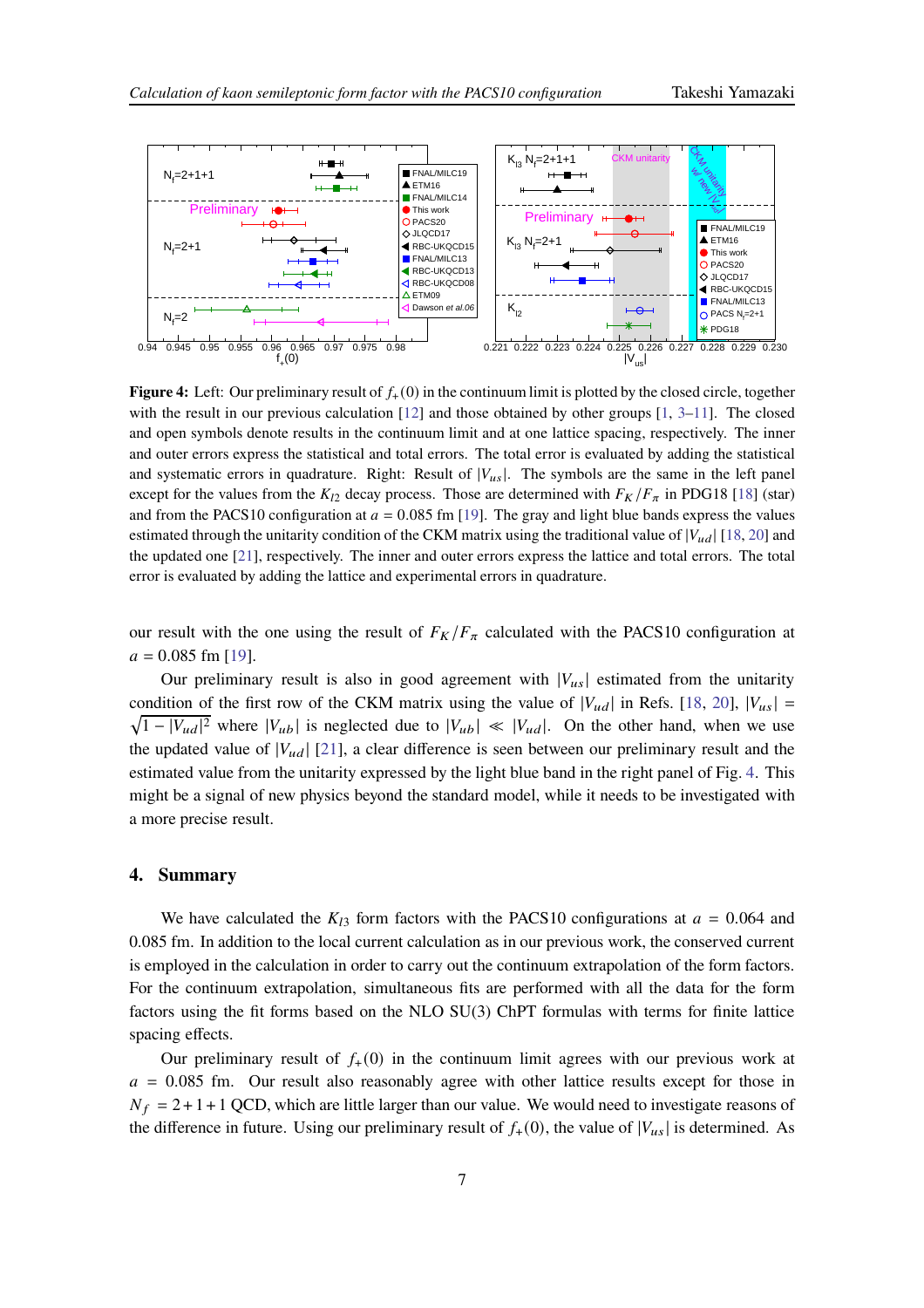in our previous calculation, it is consistent with the values obtained through the  $K_{12}$  decay, although there is a deviation from the estimated value with the CKM unitarity using the updated  $|V_{ud}|$ .

In this study we have estimated a systematic error coming from only the continuum extrapolation, so that other systematic errors need to be estimated. Furthermore, since the continuum extrapolation is performed with the data in only two different lattice spacings, at least another lattice spacing data is necessary for a more reliable result in the continuum limit. Towards this direction, we are generating the third PACS10 configuration at a finer lattice spacing.

# **Acknowledgments**

Numerical calculations in this work were performed on Oakforest-PACS in Joint Center for Advanced High Performance Computing (JCAHPC) under Multidisciplinary Cooperative Research Program of Center for Computational Sciences, University of Tsukuba. This research also used computational resources of the HPCI system provided by Information Technology Center of the University of Tokyo and RIKEN CCS through the HPCI System Research Project (Project ID: hp170022, hp180051, hp190081, hp200062, hp200167, hp210112). The calculation employed OpenQCD system[1](#page-7-5). This work was supported in part by Grants-in-Aid for Scientific Research from the Ministry of Education, Culture, Sports, Science and Technology (Nos. 16H06002, 18K03638, 19H01892).

# **References**

- <span id="page-7-0"></span>[1] **Fermilab Lattice, MILC**, A. Bazavov et al., *Phys. Rev.* **D99** (2019), no. 11 114509, [[arXiv:1809.02827](http://arxiv.org/abs/1809.02827)].
- <span id="page-7-1"></span>[2] M. Moulson, *PoS* **CKM2016** (2017) 033, [[arXiv:1704.04104](http://arxiv.org/abs/1704.04104)].
- <span id="page-7-2"></span>[3] C. Dawson, T. Izubuchi, T. Kaneko, S. Sasaki, and A. Soni, *Phys. Rev.* **D74** (2006) 114502, [[hep-ph/0607162](http://arxiv.org/abs/hep-ph/0607162)].
- [4] **RBC-UKQCD**, P. A. Boyle, A. Juttner, R. D. Kenway, C. T. Sachrajda, S. Sasaki, A. Soni, R. J. Tweedie, and J. M. Zanotti, *Phys. Rev. Lett.* **100** (2008) 141601, [[arXiv:0710.5136](http://arxiv.org/abs/0710.5136)].
- [5] **ETM**, V. Lubicz, F. Mescia, S. Simula, and C. Tarantino, *Phys. Rev.* **D80** (2009) 111502, [[arXiv:0906.4728](http://arxiv.org/abs/0906.4728)].
- [6] **Fermilab Lattice, MILC**, A. Bazavov et al., *Phys. Rev.* **D87** (2013) 073012, [[arXiv:1212.4993](http://arxiv.org/abs/1212.4993)].
- <span id="page-7-3"></span>[7] **RBC-UKQCD**, P. A. Boyle, J. M. Flynn, N. Garron, A. Jüttner, C. T. Sachrajda, K. Sivalingam, and J. M. Zanotti, *JHEP* **08** (2013) 132, [[arXiv:1305.7217](http://arxiv.org/abs/1305.7217)].
- <span id="page-7-4"></span>[8] **Fermilab Lattice, MILC**, A. Bazavov et al., *Phys. Rev. Lett.* **112** (2014), no. 11 112001, [[arXiv:1312.1228](http://arxiv.org/abs/1312.1228)].

<span id="page-7-5"></span><sup>1</sup>http://luscher.web.cern.ch/luscher/openQCD/